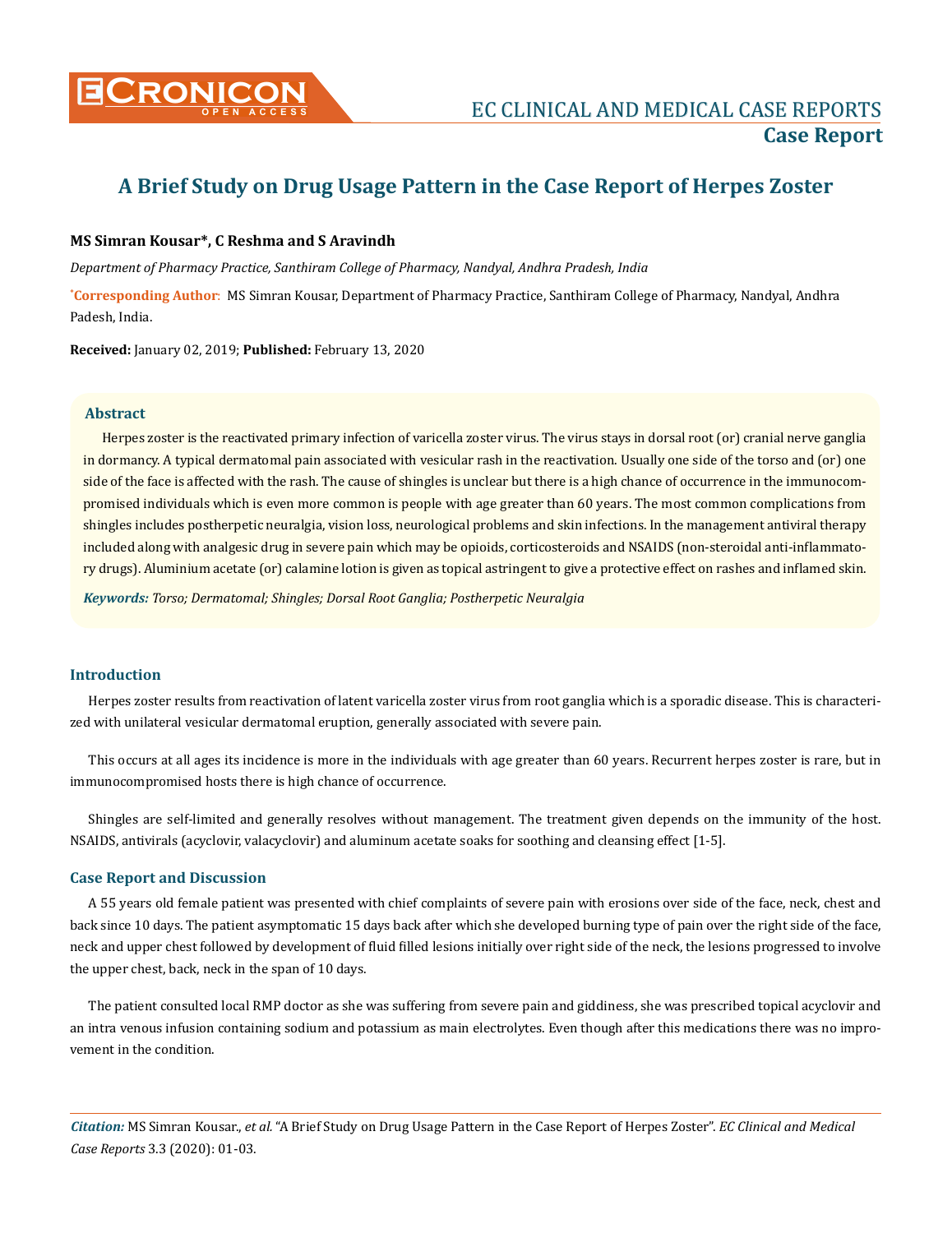She consulted a dermatologist with chief complaints of multiple fluid filled lesions along with severe pain over the right side of the neck and chest. On examination erosions with crusting and erythema is present diffusely over the right side of the neck, face and chest. Whitish plaques were present over tongue, post inflammatory hypopigmentation and hyperpigmentation present over scapular area.

Past medical history revealed that she had an episode of at an age of 12 years. And she suffered with throat cancer (growth over pyriform fossa) one year back for which the patient undergone chemotherapy and radiotherapy for six months.

Patient became immunocompromised due to the chemotherapy and radiation therapy which was given for management of cancer. As she had episode of chicken pox (varicella). The varicella zoster which was in dormancy which got activated due to this weakening of immune system.

The physician advice for RBS (random blood sugar), electrolytes, RFT (renal function test), LFT (liver function test), complete blood picture (CBP), complete urine examination (CUE).

On clinical laboratory investigations her neutrophils were 77% which was high, lymphocytes were 15% which was low.

Based on chief complaints, past medical history the physician confirmed that herpes zoster with postherpetic neuralgia.

The initial stage of infection patient was treated with fudic cream (2%)- TID, Diclofenac- 25 mg BD and acyclovir- 400 mg TID.

#### **Management**

| S.<br><b>No</b> | <b>Brand name</b>     | <b>Generic name</b>               | Category                    | <b>Dose</b>      | <b>Frequency</b> | <b>Route of</b> | <b>Dates of</b> |
|-----------------|-----------------------|-----------------------------------|-----------------------------|------------------|------------------|-----------------|-----------------|
|                 |                       |                                   |                             |                  |                  | administration  | administration  |
| $\mathbf{1}$    | T.Defcart             | Deflazacort                       | Corticosteroid              | 6 mg             | 0 <sub>D</sub>   | Oral            | $25/10/19$ -    |
|                 |                       |                                   |                             |                  |                  |                 | 30/10/19        |
| 2               | T.Ceftas              | Cefixime                          | Cephalosporin               | 20 <sub>mg</sub> | <b>BD</b>        | Oral            | $25/10/19$ -    |
|                 |                       |                                   |                             |                  |                  |                 | 30/10/19        |
| 3               | T.Ultracet            | Tramadol                          | Opioids analgesics          | $30$ mg          | <b>BD</b>        | Oral            | $25/10/19$ -    |
|                 |                       |                                   |                             |                  |                  |                 | 30/10/19        |
| 4               | T.Rantac              | Rabeprazole                       | Proton pump inhibitor       | $40$ mg          | <b>BD</b>        | Oral            | $25/10/19$ -    |
|                 |                       |                                   |                             |                  |                  |                 | 30/10/19        |
| 5               | T.Atarax              | Hydroxyzine                       | Antihistamine               | 10 <sub>mg</sub> | 0 <sub>D</sub>   | Oral            | $25/10/19$ -    |
|                 |                       |                                   |                             |                  |                  |                 | 30/10/19        |
| 6               | T.pragaba             | Pregabalin                        | Antiepileptic               | 75 mg            | 0 <sub>D</sub>   | Oral            | $25/10/19$ -    |
|                 |                       |                                   |                             |                  |                  |                 | 31/10/19        |
| $\overline{7}$  | T.Supradyn            | Multi vitamin                     | Multi vitamin               | 1 tab            | 0 <sub>D</sub>   | Oral            | $25/10/19$ -    |
|                 |                       |                                   |                             |                  |                  |                 | 31/10/19        |
| 8               | I.Tramadol            | tramadol                          | Opioid analgesic            | 2cc              | SOS              | IV              | $25/10/19$ -    |
|                 |                       |                                   |                             |                  |                  |                 | 30/10/19        |
| 9               | Cream Fucibet         | Fucidin acid and<br>betamethasone | Antibiotic and steroids     | 2% ointment      | <b>BD</b>        | Topical         | $25/10/19$ -    |
|                 |                       |                                   |                             |                  |                  |                 | 30/10/19        |
| 10              | Candid mouth<br>paint | clotrimazole                      | Anti fungal                 | 1% ointment      | <b>BD</b>        | Buccal          | $25/10/19$ -    |
|                 |                       |                                   |                             |                  |                  |                 | 30/10/19        |
| 11              | Normal saline         | Water and                         | Electrolytes                | 250 ml           | TID              | Oral            | $25/10/19$ -    |
|                 | gargling              | electrolytes                      | replenisher                 |                  |                  |                 | 30/10/19        |
| 12              | NS soaks              | Water and                         | Electrolytes<br>replenisher | 50 ml            | TID              | Topical         | $25/10/19$ -    |
|                 |                       | electrolytes                      |                             |                  |                  |                 | 30/10/19        |

*Citation:* MS Simran Kousar., *et al.* "A Brief Study on Drug Usage Pattern in the Case Report of Herpes Zoster". *EC Clinical and Medical Case Reports* 3.3 (2020): 01-03.

02